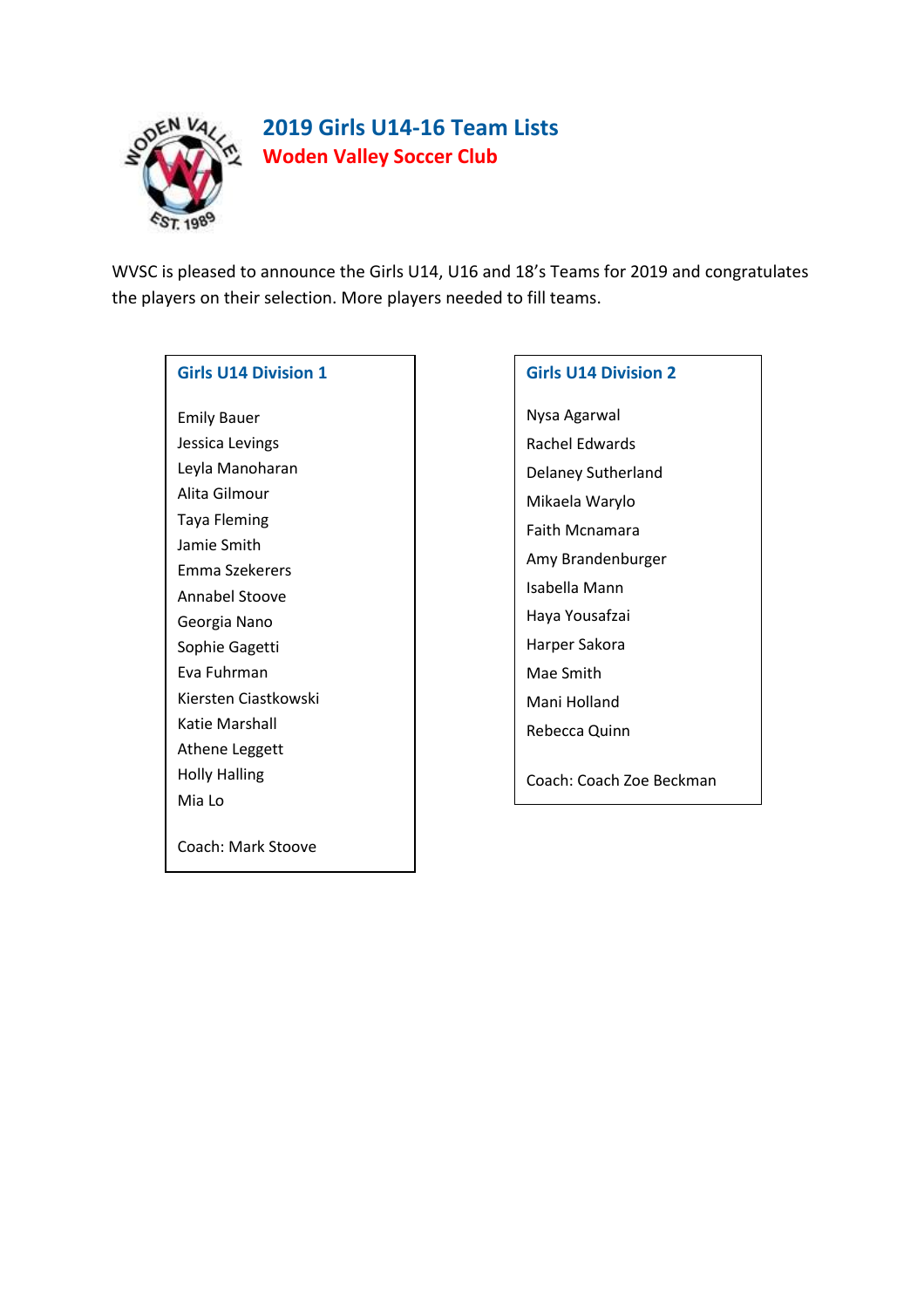#### **Girls U14 Division 2**

Freya Challinor Lucy Charlton Jess Das Ruby Matthews Harriet Toller Diya Shah Iskra Baloska Michaela de Ligt Natalia Meneses Estelle Jamieson Thomson Phoebe Weigall Kaitlyn Huxley

Coach: Mike Matthews

#### **Girls U16 Division 1**

Sienna Bilski Asha Smith Mia Channing Gauri Chopra Riya Kashyap Monika Mania Lyara-Jade Mccarron Ava Metcalfe Naomi O'Keeffe Isabella Perrem GK Ivy Yamin Sarah Rosin Clare Rosin Pippa Veal Zara Skill

Coach: TBA

#### **Girls U16 Division 2**

Charlie Taylor Chloe Mcdougall Grace Simon Anna Ramsay Imogen Rolph Iman Moharam Jahzara Maddock Brooklyn-lee Mcclung Sophia Lovegrove Katherine Donald Madison Roussel Isabella Laria Leira Merriman Chloe De Guio Emily Rock Coach: TBA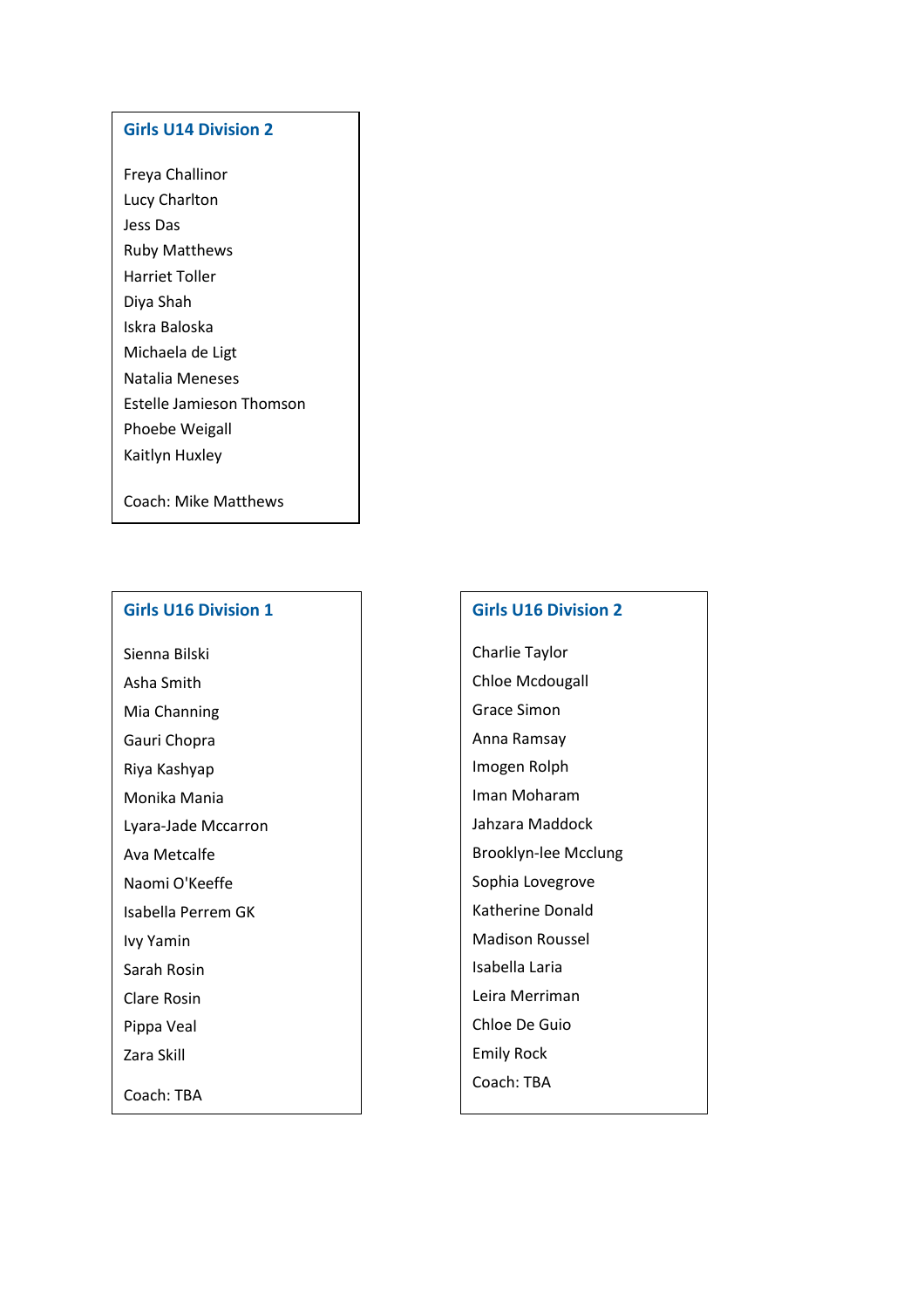#### **Girls U16 Division 3**

Rosario Fernandez Madison Sargeant Annabelle Gilling Asmi Sharma Anastasia Paris-D'Arbela Imogen Dransfield

Coach: TBA

#### **Girls U18 Division 1**

Siena Summers Marit Beenen

Charlee Bradley

Valentina Castro

Imogen Chambers

Zoe Charlton

Alyssa Davidson

Amaia Gonzalez

Shaylah Henderson

Charlotte Jeffery

Tara Kilgour

Julia Kilgour

Eliza Martin

Andrea Newham

Coach: Coach Bruce

#### **Girls U18 Division 1**

Bronte Grayston Madelene Long Olivia Lacey Annabelle Ryan Anna Smrdel Dimity Vlahos Lilia Boag-Humphries Sarah Brewer Lilian Burless Nomvula Matsebula Charlotte Mueller Vasna Ratsaphing Natasha Rokvic Bianca Gomez Anna Hoang Madison Roussel Kira Wright

Coach: TBA